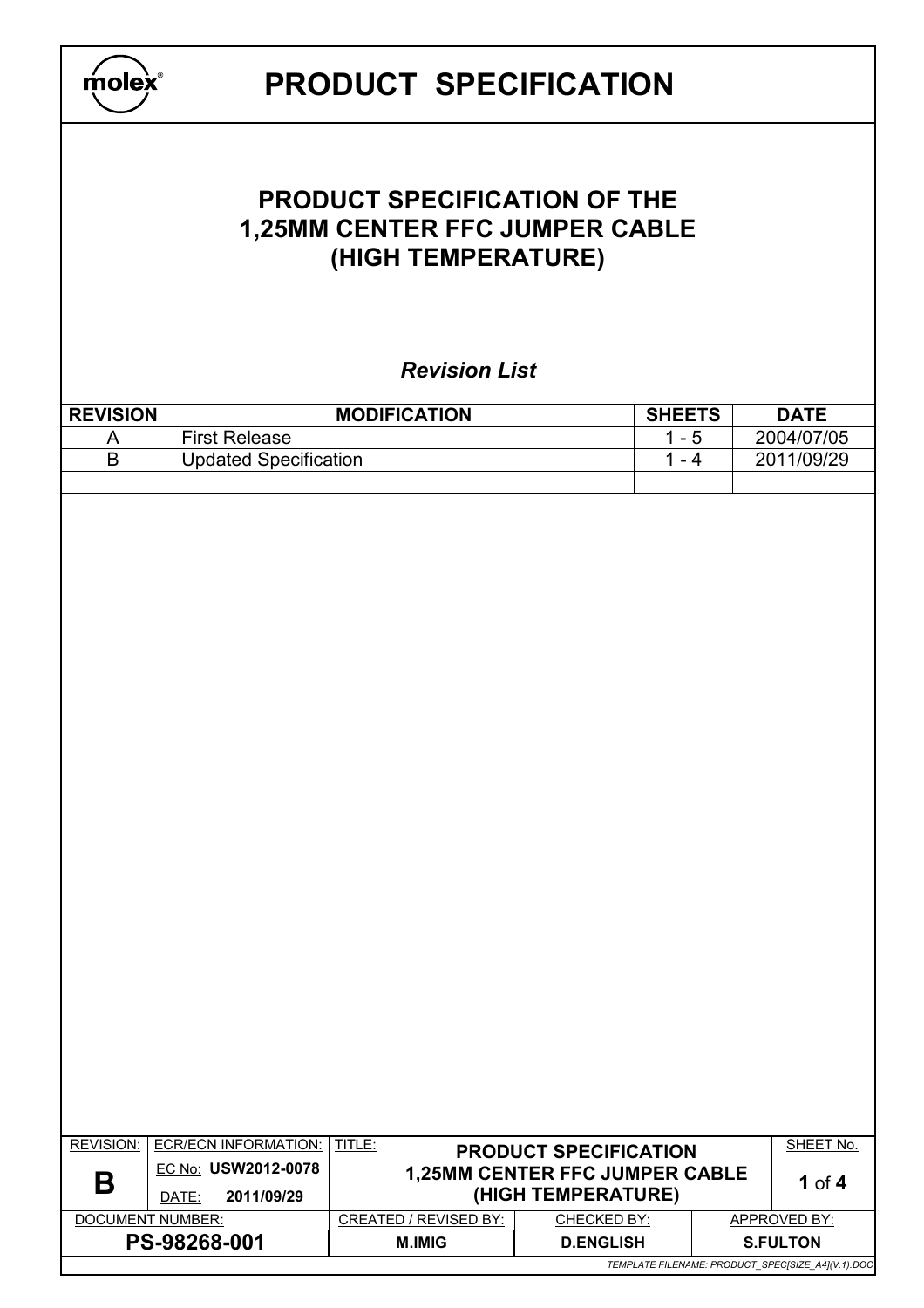

## **PRODUCT SPECIFICATION**

## **1 SCOPE**

This specification covers the 1,25mm center FFC (Flat Flexible Cable) jumper cable, high temperature style, using tin plated copper conductor.

## **2 PRODUCT DESCRIPTION**

#### **2.1 Product name and series number**

Product name: 1,25MM CENTER FFC JUMPER CABLE (HIGH TEMP) Product part number: 98268-XXXX

#### **2.2 Dimensions, materials and markings**

Product dimensions according SD-98268-001.

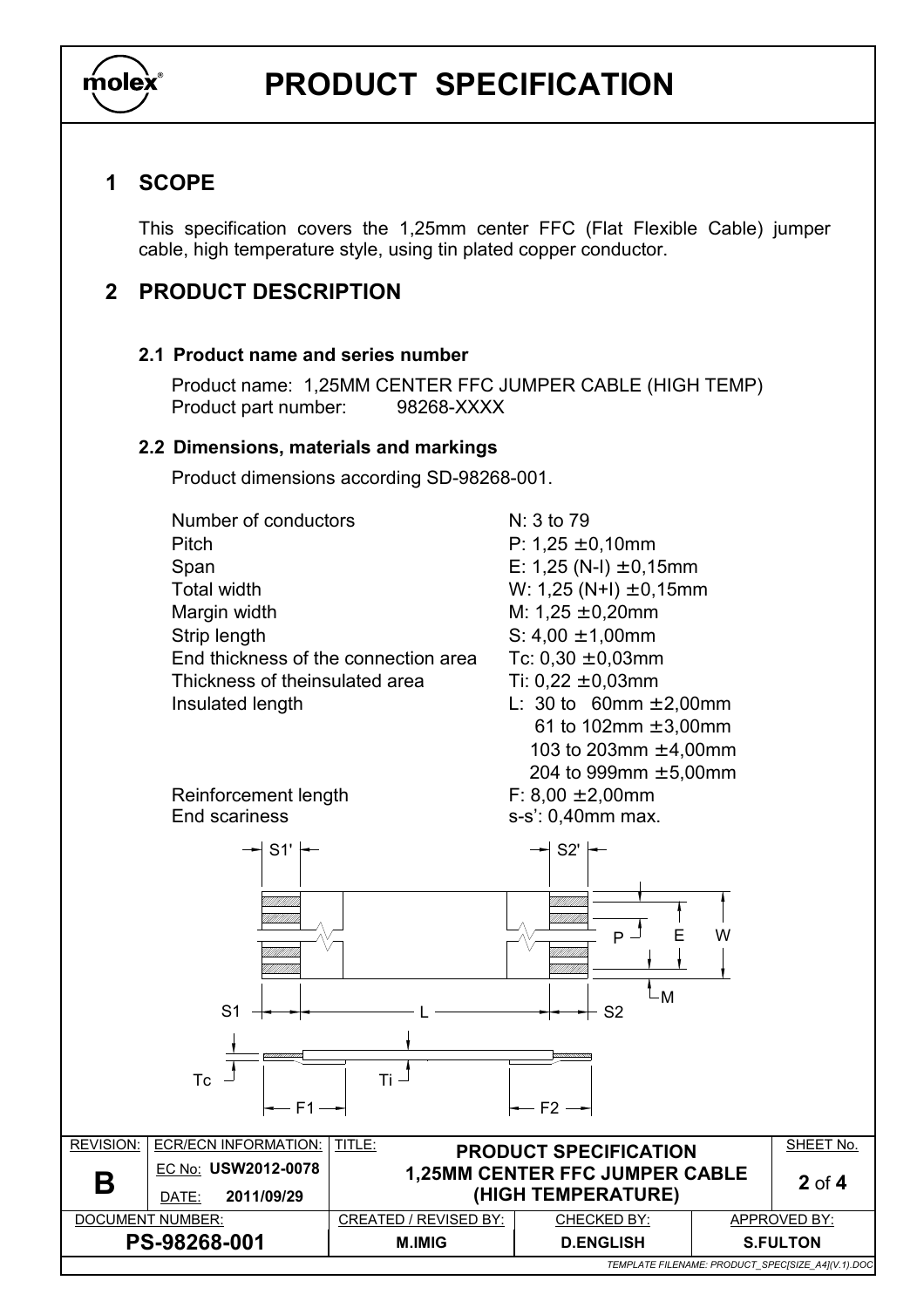

# **PRODUCT SPECIFICATION**

### **2.3 Composition**

| FFC tape:                     | Material:<br>Thickness:<br>Color:             | Polyester + Flame retardant adhesive<br>0.070mm reference<br>white |
|-------------------------------|-----------------------------------------------|--------------------------------------------------------------------|
| Reinforcement tape: Material: | Thickness:                                    | Polyester + Adhesive<br>0,201mm reference                          |
| FFC conductor:                | Material:<br>Width:<br>Thickness:<br>Plating: | Tin plated copper<br>0,80mm<br>$0,10$ mm<br>tin min. $1 \mu m$     |

### **2.4 Safety agency approvals**

Not applicable.

## **3 Ratings**

#### **3.1 Current and applicable conductors**

| <b>Cross section</b>   | <b>Amps</b> |
|------------------------|-------------|
| $0,08$ mm <sup>2</sup> | 1.4         |

#### **3.2 Temperature**

Operating temperature:  $-40^{\circ}$ C to +105°C

## **4 PERFORMANCE**

### **4.1 Electrical requirements**

|                                                   | <b>ITEM</b>                           | <b>DESCRIPTION</b><br><b>Conductor</b><br>1<br>resistance<br><b>Insulation</b><br>$\mathbf{2}$<br>resistance cond.<br>to cond.<br>3<br><b>Dielectric test</b><br>$\boldsymbol{4}$<br><b>Continuity test</b><br>5<br><b>Voltage rating</b><br><b>Current rating</b><br>6 |                              | <b>TEST CONDITION</b>                                                  |                  | <b>REQUIREMENT</b>            |                           |  |
|---------------------------------------------------|---------------------------------------|-------------------------------------------------------------------------------------------------------------------------------------------------------------------------------------------------------------------------------------------------------------------------|------------------------------|------------------------------------------------------------------------|------------------|-------------------------------|---------------------------|--|
|                                                   |                                       |                                                                                                                                                                                                                                                                         |                              | <b>ASTM B 193</b>                                                      |                  | 270 ohms/km<br><b>MAXIMUM</b> |                           |  |
|                                                   |                                       |                                                                                                                                                                                                                                                                         |                              | 500 V DC                                                               |                  | 10 Mohms/km<br><b>MINIMUM</b> |                           |  |
|                                                   |                                       |                                                                                                                                                                                                                                                                         |                              | 500 V AC for 1 minute                                                  |                  |                               | No disruptive discharge   |  |
|                                                   |                                       |                                                                                                                                                                                                                                                                         |                              | 3,0 V DC at 0,1mA                                                      |                  |                               | passed                    |  |
|                                                   |                                       |                                                                                                                                                                                                                                                                         |                              |                                                                        |                  |                               | 60 V AC<br><b>MAXIMUM</b> |  |
|                                                   |                                       |                                                                                                                                                                                                                                                                         |                              | at 23°C increase in 10°C at the<br>surface (All conductors under load) |                  | 1,4 A MINIMUM                 |                           |  |
| <b>REVISION:</b>                                  | TITLE:<br><b>ECR/ECN INFORMATION:</b> |                                                                                                                                                                                                                                                                         | <b>PRODUCT SPECIFICATION</b> |                                                                        |                  | SHEET No.                     |                           |  |
| Β                                                 | DATE:                                 | EC No: USW2012-0078<br>2011/09/29                                                                                                                                                                                                                                       |                              | <b>1,25MM CENTER FFC JUMPER CABLE</b><br>(HIGH TEMPERATURE)            |                  |                               | $3$ of $4$                |  |
| DOCUMENT NUMBER:                                  |                                       |                                                                                                                                                                                                                                                                         | <b>CREATED / REVISED BY:</b> | CHECKED BY:                                                            | APPROVED BY:     |                               |                           |  |
| PS-98268-001                                      |                                       |                                                                                                                                                                                                                                                                         |                              | <b>M.IMIG</b>                                                          | <b>D.ENGLISH</b> |                               | <b>S.FULTON</b>           |  |
| TEMPLATE FILENAME: PRODUCT_SPEC[SIZE_A4](V.1).DOC |                                       |                                                                                                                                                                                                                                                                         |                              |                                                                        |                  |                               |                           |  |